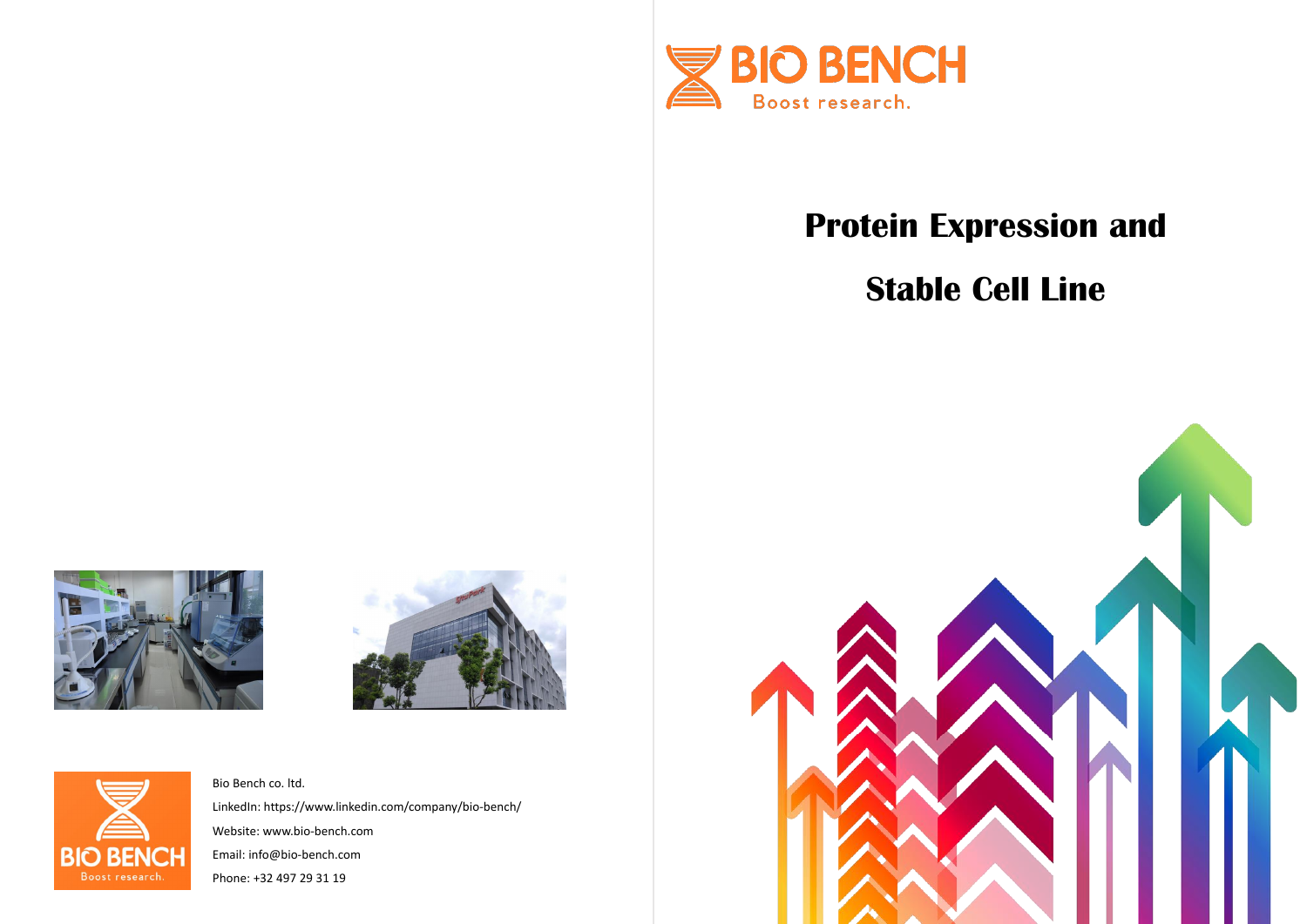

### **About Bio Bench**

Bio Bench is a leading CRO (Contract Research Organization) company focusing on designed monoclonal antibody and functional protein services. By providing true partnership to the clients, Bio Bench has helped more than 60 research units for their unique R&D projects. Boost your research by contacting: [info@bio-bench.com.](mailto:info@bio-bench.com)

- Myocardial Ischema
- Diabetes Mellitus
- Rheumatoid Arthritis
- Focal Cerebral Ischemia and Cerebral Ischemia
- Polycystic Ovary Syndrome
- Nude Mouse **Oncogenesis**

| <b>Gene Operation</b>                                                                        | <b>Protein and</b><br><b>Antigen</b>                                                                                                                                                                                                                                                                         | <b>Antibody and</b><br><b>Library</b>                                                                                                                                                                                                                         | <b>Antibody</b><br><b>Engineering</b>                                                                                                         | <b>Cell Assa</b>                                                                                                                                                                                                                                                                   |
|----------------------------------------------------------------------------------------------|--------------------------------------------------------------------------------------------------------------------------------------------------------------------------------------------------------------------------------------------------------------------------------------------------------------|---------------------------------------------------------------------------------------------------------------------------------------------------------------------------------------------------------------------------------------------------------------|-----------------------------------------------------------------------------------------------------------------------------------------------|------------------------------------------------------------------------------------------------------------------------------------------------------------------------------------------------------------------------------------------------------------------------------------|
| • Gene synthesis and<br>subcloning<br>• Fab-to-IgG rapid<br>synthesis<br>• DNA phage library | • Lab scale to pilot<br>scale protein<br>production and<br>purification<br>• E.Coli expression<br>system<br>• HEK293 expression<br>system<br>• CHO expression<br>system<br>• High expression<br><b>CHO</b> system<br>• Membrane protein<br>expression<br>• Protein tagging<br>• Peptide antigenic<br>epitope | • Human naive<br>antibody library and<br>screening<br>• Human synthesis<br>antibody library<br>and screening<br>• Human disease<br>antibody library and<br>screening<br>• Llama antibody<br>library and<br>screening<br>• Hybridoma<br>monoclonal<br>antibody | • Antibody<br>sequencing<br>• Affinity maturation<br>• Antibody<br>humanization<br>• Fab/scFv antibody<br>synthesis<br>• Bi-specific antibody | • ADCC/CDC<br>• Tumor<br>microenviron<br>and regulation<br>• Cell proliferat<br>and inhibition<br>• Apoptosis<br>• Receptor-ligar<br>binding assay<br>• Immune cell<br>activation ass<br>• Whole cell bir<br>assay<br>• FACS/WB/IHC<br>• Antibody affir<br>assay<br>• Epitope mapp |

### **Animal Model**

### **Bio Bench service unit**

### **Bio Bench Advantages**

Experienced team members from Roche, Genscript, Charles River, Abbvie and Wuxi Apptec.

### Automated platform together with cutting edge technology to improve efficiency and quality.

Professional project management, we understand your need.

AAALAC certified animal lab and GMP approved lab environment.

### **Say**

nment ion ation  $\mathsf{on}\,$ 

and

ssay binding

finity

pping

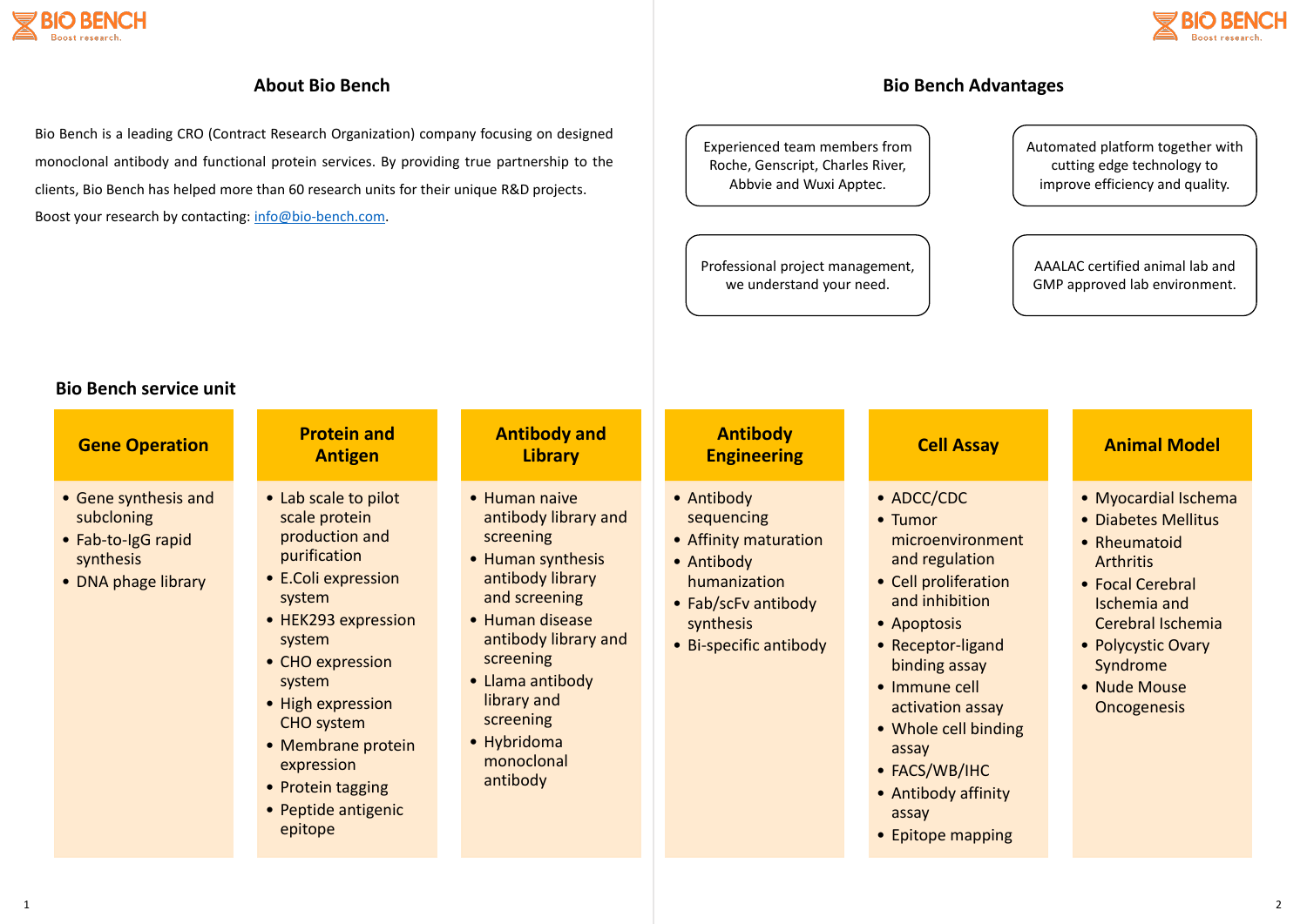

E. coli expression system is the most widely used expression method. Advantages of E.coli expression system including: clear genetic background and metabolic pathway, mature method for expression regulation and time-saving cell culture.

Compare with E.coli expression system, Bacillus Subtilis has obvious advantages: low codon bias, high possibility to express proteins with high solubility and high bioactivity, no endotoxin in the purified protein.







Service highlight:

- 1. Up to 95% soluble protein expression.
- 2. Multiple choices for vectors, E.coli strains, tags and Restriction Enzyme cutting sites. Vector bank for different target protein: pET series, pBAD series and pCold series.

| <b>Service and</b><br><b>Time Line</b>                                                                                                                                                                                                                                                                                  |                                                                                                                                                                                                      | <b>Service Description</b>                                                                                                                                                                          | <b>Deliverables</b>                                                                             | <b>Price</b>   |
|-------------------------------------------------------------------------------------------------------------------------------------------------------------------------------------------------------------------------------------------------------------------------------------------------------------------------|------------------------------------------------------------------------------------------------------------------------------------------------------------------------------------------------------|-----------------------------------------------------------------------------------------------------------------------------------------------------------------------------------------------------|-------------------------------------------------------------------------------------------------|----------------|
| P110100<br>Standard<br>$23^{\sim}26$ days                                                                                                                                                                                                                                                                               | selection.<br>purification.                                                                                                                                                                          | 1. Condon optimization and gene synthesis.<br>2. Subcloning and transformation.<br>3. Expression condition optimization.<br>4. High expression level monoclone<br>5. 100mL fermentation and protein | 1 clone.<br>1 reconstructed<br>plasmid.<br>1mg~10mg purified<br>protein.<br>Data and QC report. | €1,199         |
| P110201<br>Extra 1 clone<br>1 day                                                                                                                                                                                                                                                                                       |                                                                                                                                                                                                      | Extra 1 clone will be selected.                                                                                                                                                                     | 1 clone.<br>$\bullet$<br>1mg~10mg purified<br>protein.<br>Data and QC report.<br>$\bullet$      | €399           |
| P110202<br>1L fermentation<br>$35$ days                                                                                                                                                                                                                                                                                 | 1 clone.                                                                                                                                                                                             | 1L fermentation and protein purification for                                                                                                                                                        | $\bullet$<br>5mg-500mg protein.                                                                 | €899           |
| P110203<br><b>5L</b> fermentation<br>$5~7$ days                                                                                                                                                                                                                                                                         | 1 clone.                                                                                                                                                                                             | 5L fermentation and protein purification for                                                                                                                                                        | $\bullet$<br>50mg-2500mg protein.                                                               | <b>Inquiry</b> |
| <b>Optional Service</b><br>1. Tag remove<br>2. 10L~4000L fermentation<br>3. Inclusion body protein denaturing and renaturing<br>4. Western Blot for protein confirmation<br>5. Mass Spectrometry<br>More information: Please Email to info@bio-bench.com if you need special service for E. Coli Expression<br>service. |                                                                                                                                                                                                      |                                                                                                                                                                                                     |                                                                                                 |                |
| <b>List of Vector</b>                                                                                                                                                                                                                                                                                                   |                                                                                                                                                                                                      | Commercial vectors, low temperature expression vectors.                                                                                                                                             |                                                                                                 |                |
| <b>List of Expression</b><br><b>Strain</b>                                                                                                                                                                                                                                                                              | Special stains for your special protein:<br>high expression strain, low temperature strain, toxic protein expression strain,<br>Rare codons expression strain and disulfide bonds expression strain. |                                                                                                                                                                                                     |                                                                                                 |                |

## **E.** Coli Expression System **Bacillus** Subtilis Expression System

Service highlight:

- 1. Bio Bench provides vectors for either intracellular expression or secretory expression.
- 2. Improved transformation method guarantee a success rate of minimum 90%.
- 3. Up to 4000L fermentation system and downstream protein purification.

| <b>Service and</b><br><b>Time Line</b>                                                                                                                                                                                                                                                                                                  |                             | <b>Service Description</b>                                                                                                                                                                          |           | <b>Deliverables</b>                                                                               | <b>Price</b>   |
|-----------------------------------------------------------------------------------------------------------------------------------------------------------------------------------------------------------------------------------------------------------------------------------------------------------------------------------------|-----------------------------|-----------------------------------------------------------------------------------------------------------------------------------------------------------------------------------------------------|-----------|---------------------------------------------------------------------------------------------------|----------------|
| P110200<br>Standard<br>$31^{\circ}45$ days                                                                                                                                                                                                                                                                                              | selection.<br>purification. | 1. Condon optimization and gene synthesis.<br>2. Subcloning and transformation.<br>3. Expression condition optimization.<br>4. High expression level monoclone<br>5. 200mL fermentation and protein | $\bullet$ | 1 clone.<br>1 reconstructed<br>plasmid.<br>1mg-10mg purified<br>protein.<br>• Data and QC report. | €1,899         |
| P110201<br>Extra 1 clone<br>1 day                                                                                                                                                                                                                                                                                                       |                             | Extra 1 clone will be selected.                                                                                                                                                                     | $\bullet$ | 1 clone.<br>1mg-10mg purified<br>protein.<br>Data and QC report.                                  | €399           |
| P110202<br>1L fermentation<br>3~5 days                                                                                                                                                                                                                                                                                                  | 1 clone.                    | 1L fermentation and protein purification for                                                                                                                                                        | $\bullet$ | 5mg-500mg protein.                                                                                | €899           |
| P110203<br><b>5L</b> fermentation<br>$5~7$ days                                                                                                                                                                                                                                                                                         | 1 clone.                    | 5L fermentation and protein purification for                                                                                                                                                        |           | 50mg-2500mg protein.                                                                              | <b>Inquiry</b> |
| <b>Optional Service</b><br>1. Tag remove<br>2. 10L~4000L fermentation<br>3. Inclusion body protein denaturing and renaturing<br>4. Western Blot for protein confirmation<br>5. Mass Spectrometry<br>More information: Please Email to info@bio-bench.com if you need special service for Bacillus Subtilis<br><b>Expression System.</b> |                             |                                                                                                                                                                                                     |           |                                                                                                   |                |
|                                                                                                                                                                                                                                                                                                                                         |                             |                                                                                                                                                                                                     |           |                                                                                                   |                |
| <b>List of Vectors</b>                                                                                                                                                                                                                                                                                                                  |                             | Bio Bench qualified vectors for both secretory expression and intracellular<br>expression.                                                                                                          |           |                                                                                                   |                |
| <b>List of Expression</b>                                                                                                                                                                                                                                                                                                               |                             | Bio Bench qualified strains for both secretory expression and intracellular                                                                                                                         |           |                                                                                                   |                |

**Strains**

Bio Bench qualified strains for both secretory expression and intracellular

expression.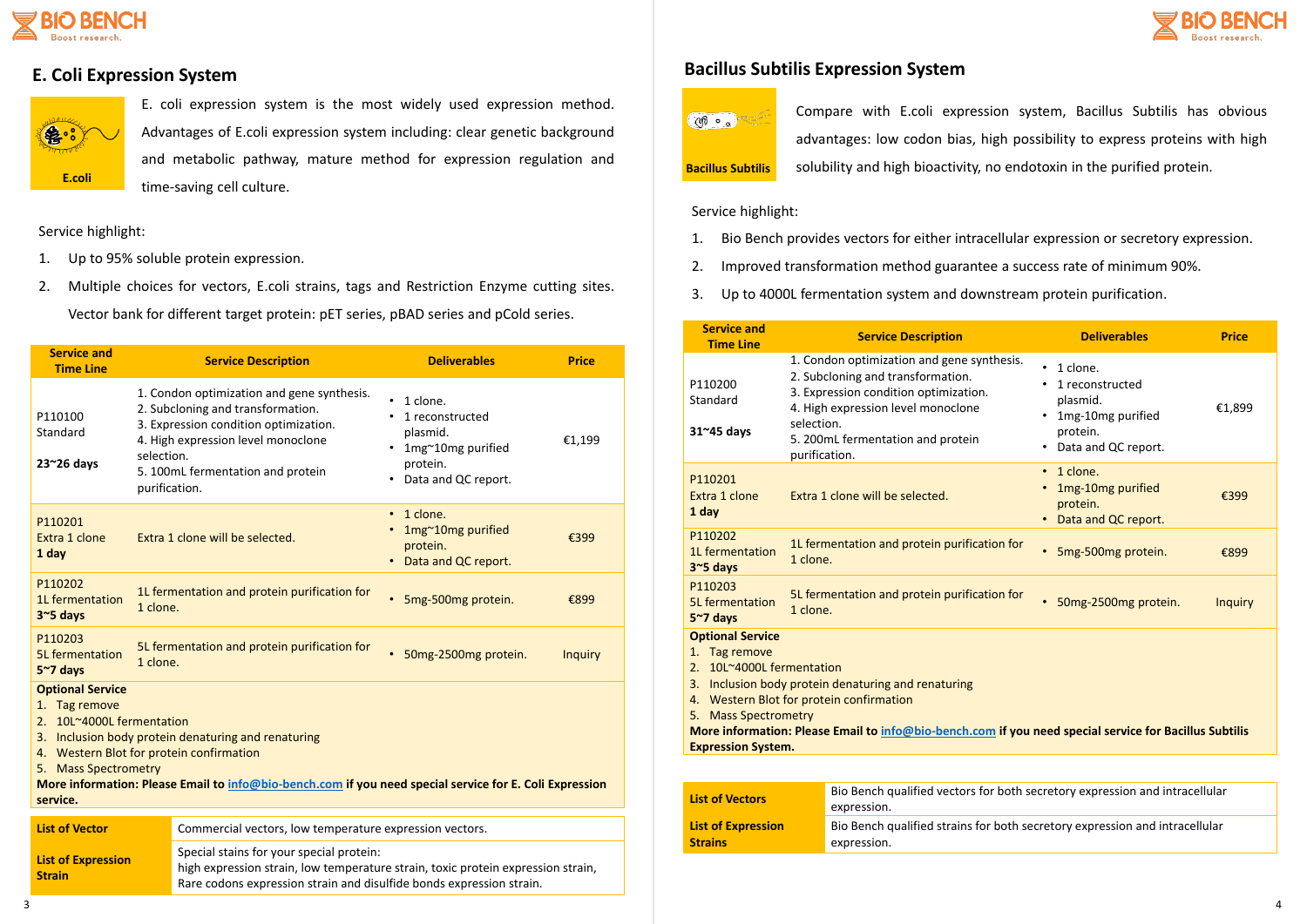





Yeast Expression System has the advantages of both prokaryotic system and eukaryotic system: simple gene operation, high quantity of yield and low project cost, fast cell culture, high level post-translational modification and **Yeast Baculovirus-insect Baculovirus-insect Baculovirus-insect Baculovirus-insect** as host yeast together with a series of vectors.

Baculovirus expression system is widely used in protein production. Compare with mammalian expression system, baculovirus-insect Expression System has some unique advantages: higher expression level, simple clone selection and high level post translational modification.

Service highlight:

- 1. High throughput platform for transformed yeast clones selection.
- 2. Multiple yeast expression vectors and strains meet different requirement.
- 3. Up to 200L fermentation system and downstream purification.

Service highlight:

- 1. Team members have average 10 years' experience in Baculovirus-insect expression system, 99% success rate.
- 2. Multiple expression cell lines and vectors.
- 3. Up to 200L fermentation volume, possible reach 100g protein production.

| <b>Service and</b><br><b>Time Line</b>                                                                                                                                                                                                                       | <b>Service Description</b>                                                                                                                                                                                                     | <b>Deliverables</b>                                                                                                       | <b>Price</b>   |  |
|--------------------------------------------------------------------------------------------------------------------------------------------------------------------------------------------------------------------------------------------------------------|--------------------------------------------------------------------------------------------------------------------------------------------------------------------------------------------------------------------------------|---------------------------------------------------------------------------------------------------------------------------|----------------|--|
| P110300<br>Standard<br>8~12 weeks                                                                                                                                                                                                                            | 1. Condon optimization gene synthesis.<br>2. Subcloning and transformation.<br>3. High expression monoclone selection. 2<br>clones will be selected for expression test.<br>4. 200mL fermentation and protein<br>purification. | 1 clone.<br>$\bullet$<br>1 reconstructed<br>plasmid.<br>1mg-10mg purified<br>$\bullet$<br>protein.<br>Data and QC report. | €1,799         |  |
| P110301<br>Extra 1 clone<br>1 day                                                                                                                                                                                                                            | Extra 1 clone will be selected.                                                                                                                                                                                                | 1 clone.<br>$\bullet$<br>1mg-10mg purified<br>protein.<br>Data and QC report.<br>$\bullet$                                | €399           |  |
| P110302<br>Antibiotic<br>pressure<br>selection<br>2 weeks                                                                                                                                                                                                    | A increasing series of antibiotic<br>concentration will be applied to select the<br>stable and resistance clone.                                                                                                               |                                                                                                                           | <b>Inquiry</b> |  |
| P110303<br>1L fermentation<br>2~3 weeks                                                                                                                                                                                                                      | 1L fermentation and protein purification for<br>1 clone.                                                                                                                                                                       | 50mg-500mg protein.<br>$\bullet$                                                                                          | €1,099         |  |
| <b>Optional Service</b><br>1. Tag remove<br>10L~4000L fermentation<br>2.<br>3. Western Blot for protein confirmation<br>4. Mass Spectrometry<br>More information: Please Email to info@bio-bench.com if you need special service Yeast Expression<br>System. |                                                                                                                                                                                                                                |                                                                                                                           |                |  |
|                                                                                                                                                                                                                                                              |                                                                                                                                                                                                                                |                                                                                                                           |                |  |

| List of Vector                   | pPIC9k, pPIC3.5, pPICZ $\alpha$ A, pAO815, pYES2/NTA. Please inquire for the up-to-date<br>list. |
|----------------------------------|--------------------------------------------------------------------------------------------------|
| <b>List of Expression Strain</b> | GS115, KM71, X33, INVSC1. Please inquire for the up-to-date list.                                |

### **Pastage Expression System Baculovirus-insect Expression System**



| <b>Service and</b><br><b>Time Line</b>                                                                                                                                                                                                                                          |          | <b>Service Description</b>                                                                                                                                                                                                      | <b>Deliverables</b>                                                                                              | <b>Price</b>   |
|---------------------------------------------------------------------------------------------------------------------------------------------------------------------------------------------------------------------------------------------------------------------------------|----------|---------------------------------------------------------------------------------------------------------------------------------------------------------------------------------------------------------------------------------|------------------------------------------------------------------------------------------------------------------|----------------|
| P110400<br>Standard<br>7~10 weeks                                                                                                                                                                                                                                               |          | 1. Condon optimization and gene synthesis.<br>2. Subcloning.<br>3. P1 generation virus production and<br>expression test.<br>4. P2 generation virus production and<br>expression test.<br>5. 200mL expression and purification. | 1 clone.<br>$\bullet$<br>1 reconstructed<br>plasmid.<br>• 0.5mg-3mg protein.<br>Data and QC report.<br>$\bullet$ | €1,899         |
| P110401<br>Extra 1 clone<br>1 day                                                                                                                                                                                                                                               |          | Extra 1 clone will be selected.                                                                                                                                                                                                 | 1 clone.<br>$\bullet$<br>0.5mg-3mg protein.<br>Data and QC report.                                               | <b>Inquiry</b> |
| P110402<br>1L fermentation<br>1~2 weeks                                                                                                                                                                                                                                         | 1 clone. | 1L fermentation and protein purification for                                                                                                                                                                                    | 1mg~30mg protein.<br>$\bullet$                                                                                   | €1,899         |
| <b>Optional Service</b><br>1. Tag remove<br>2. 5L~200L fermentation<br>3. Western Blot for protein confirmation<br>4. Mass Spectrometry<br>More information: Please Email to info@bio-bench.com if you need special service for Baculovirus-insect<br><b>Expression System.</b> |          |                                                                                                                                                                                                                                 |                                                                                                                  |                |
|                                                                                                                                                                                                                                                                                 |          |                                                                                                                                                                                                                                 |                                                                                                                  |                |
| <b>List of Vector</b>                                                                                                                                                                                                                                                           |          | Commercial vectors and Bio Bench improved vectors. Please inquire for the up-to-<br>date list.                                                                                                                                  |                                                                                                                  |                |
| <b>List of Expression Strain</b>                                                                                                                                                                                                                                                |          | Sf9, Sf21, Hi5. Please inquire for the up-to-date list.                                                                                                                                                                         |                                                                                                                  |                |